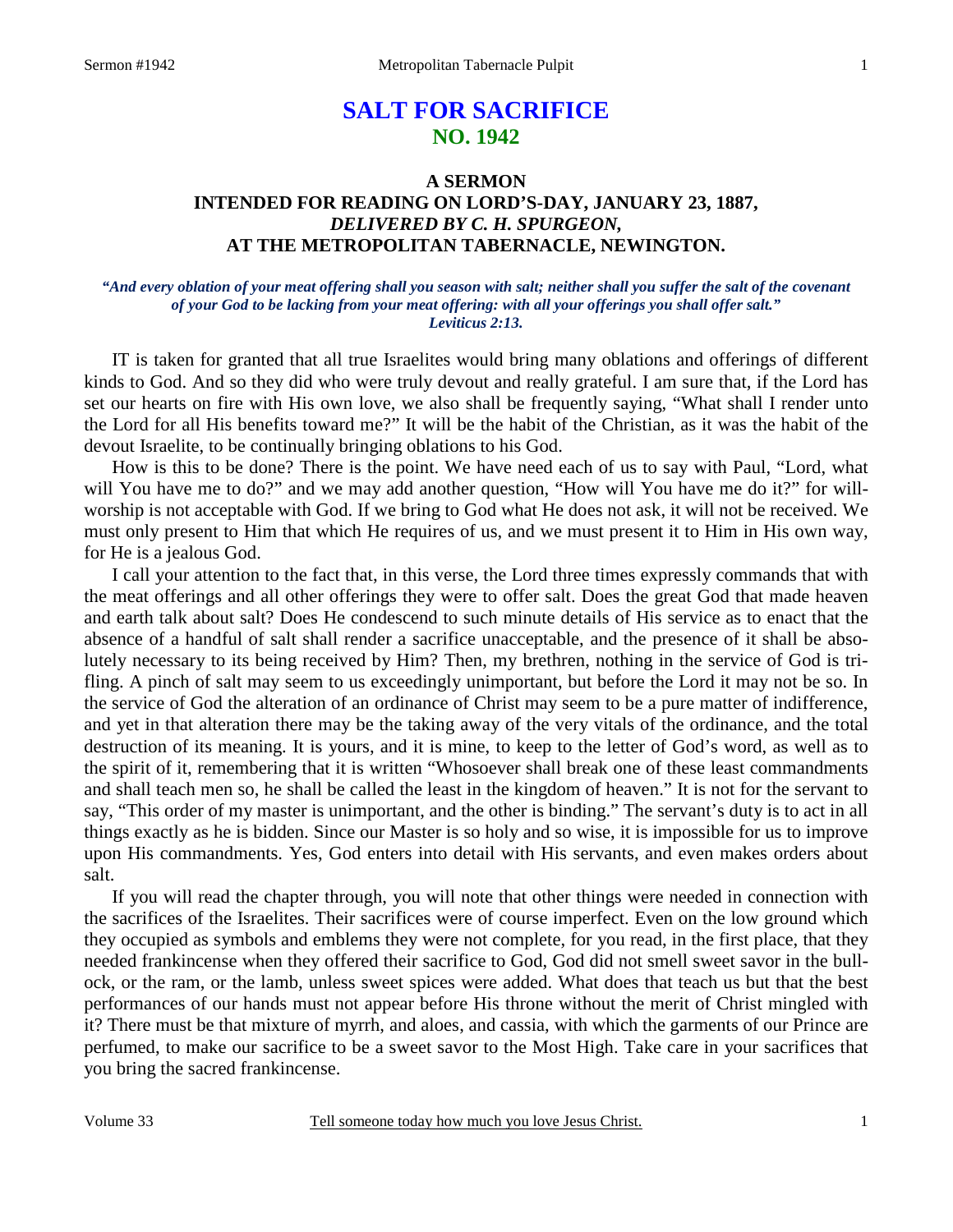Another thing that was enjoined constantly was that they should bring oil, and oil is ever the type of the blessed Spirit of God. What is the use of a sermon if there is no anointing in it? What is anointing but the Holy Spirit? What is prayer without the anointing that comes of the Holy Spirit? What is praise unless the Spirit of God is in it to give it life, that it may rise to heaven? That which goes to God must first come from God. We need the oil, we cannot do without it. Pray for me that I may have this oil in the sacrifice of my ministry, as I pray for you that in all that you do for the Lord Jesus, your sacrifice may continually have the sacred oil with it.

Then came a third requisite, namely, salt. If you read the preceding verses, you will see that the Lord forbids them to present any honey. "No meat offering, which you shall bring unto the Lord, shall be made with leaven: for you shall burn no leaven, nor any honey, in an offering of the Lord made by fire. As for the oblation of the first fruits, you shall offer them unto the Lord: but they shall not be burnt on the altar for a sweet savor." Ripe fruits were full of honey, full of sweetness, and God does not ask for sweetness, He asks for salt. I shall notice that as we go on farther. Not honey, but salt, must be added to all the sacrifices which we present before the living God.

What is the meaning of all this? We may not pronounce any meaning of the types with certainty unless we have Scripture to direct us, but still, using our best judgment, we do, first of all, see that the text explains itself. Observe "neither shall you suffer *the salt of the covenant of your God* to be lacking from your meat offering."

**I.** It appears, then, that salt was THE SYMBOL OF THE COVENANT. When God made a covenant with David, it is written, "The Lord gave the kingdom to David forever by a covenant of salt"—by which was meant that it was an unchangeable, incorruptible covenant which would endure as salt makes a thing to endure, so that it is not liable to putrefy or corrupt. "The salt of the covenant" signifies that whenever you and I are bringing any offering to the Lord, we must take care that we remember the covenant. Standing at the altar with our gift, serving God with our daily service, as I trust we are doing, let us continually offer the salt of the covenant with all our sacrifices. Here is a man who is doing good works in order to be saved. You are under the wrong covenant, my friend, you are under the covenant of works, and all that you will gain in that way is a curse, for "Cursed is everyone that continues not in all things which are written in the book of the law to do them." "Therefore," says the apostle, "as many as are of the works of the law are under the curse." Get away from that, and get to that other covenant which has salt in it, namely, the covenant of grace, the new covenant of which Christ is the Head. We must not come to God without the salt of faith in Christ, or our offerings will be a sort of antichrist. A man who is trying to save himself is in opposition to the Savior. He that thinks of the merits of his own good works despises the merit of the finished work of Christ. He is offering to God that which has no salt with it, and it cannot be received.

We want this salt of the covenant in all that we do, in the first place, *to preserve us from falling into legality*. He that serves God for wages forgets the word—"The gift of God is eternal life." It is not wage, but gift, by which you are to live. If you forget that you are under a covenant of pure grace, in which God gives to the unworthy, and saves those who have no claim to any covenant blessing, you will get on legal ground, and once on legal ground, God cannot accept your sacrifice. With all your offerings you shall offer the salt of the covenant of grace, lest you are guilty of legality in your offering.

The covenant is to be remembered also *that it may excite gratitude*. Whenever I think of God entering into covenant that He will not depart from me, and that I shall never depart from Him, my love to Him overflows. Nothing constrains me to such activity, and such zeal in the cause of God, as a sense of covenant love. Oh, the gratitude one feels for everything which comes to us by the covenant of grace! Remember the old Scottish wife, who thanked God for the porridge, and then thanked Him that she had a covenant right to the porridge, since He had said, "Verily, you shall be fed"? Oh, it makes life very sweet to take everything from the hands of a covenant God, and to see in every mercy a new pledge of covenant faithfulness! It makes life happy, and it also inspires a believer to do great things for his gracious God. Standing on covenant ground we feel consecrated to the noblest ends.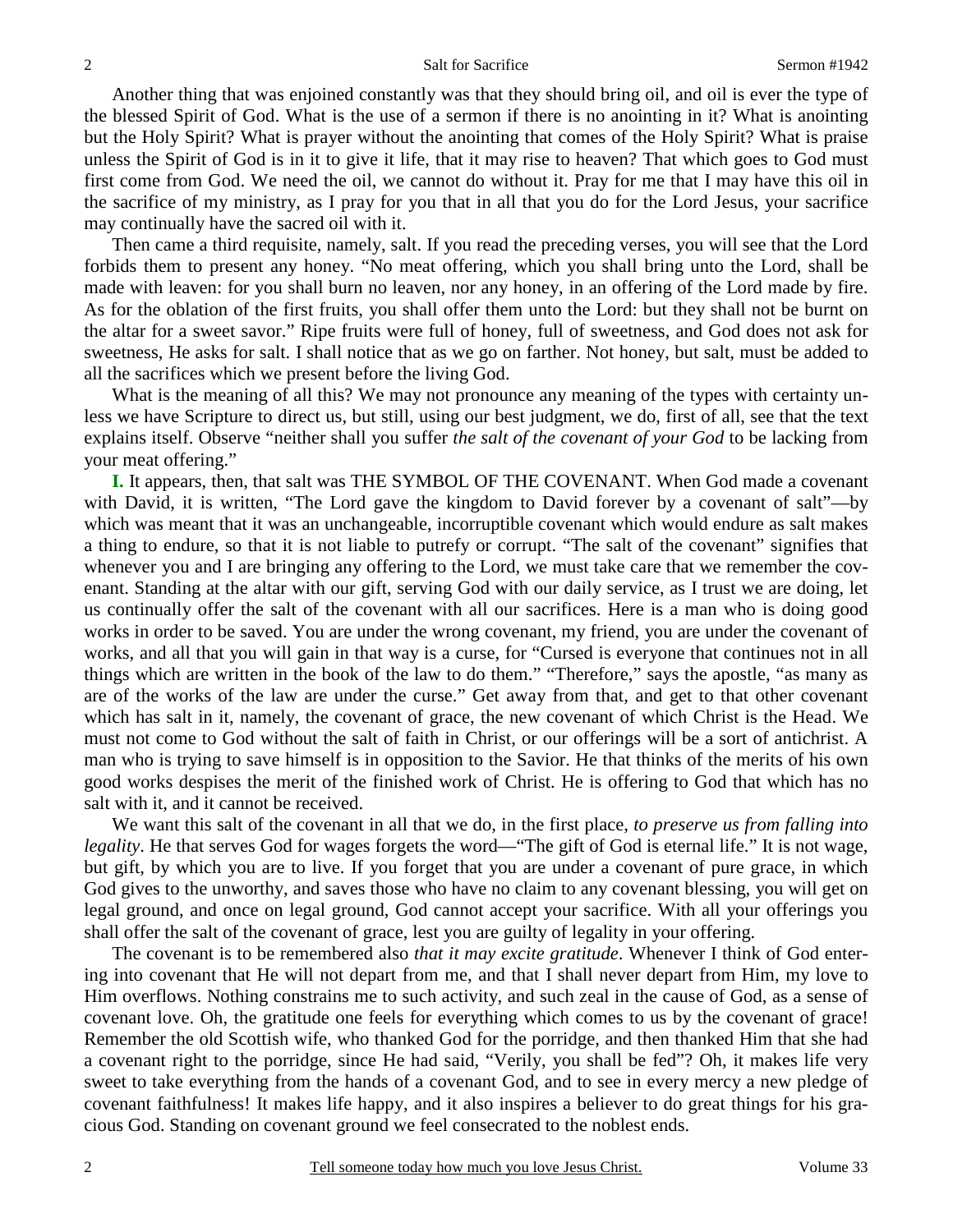#### Sermon #1942 Salt for Sacrifice 3

This tends *to awaken our devotion to God*. When we remember that God has entered into covenant with us, then we do not do our work for Him in a cold, chilly, dead way, neither do we perform it after a nominal, formal sort, for we say, "I am one of God's covenanted ones." He has made with me an everlasting covenant, ordered in all things and sure; therefore my very soul goes after Him, and this which I am about to do, though it is only to sing a hymn, or to bow my knees in prayer, shall be done intensely, as by one who is in covenant with God, who is, therefore, bound to serve with all his heart, and with all his soul, and with all his strength. Covenanted service should be the best of service. The covenanting saints of old stopped not at death itself for Him to whom they were bound.

My time will not allow me to enlarge, but I do pray the people of God will always keep the covenant in view. That covenant will claim the last accent of our tongues on earth. It shall employ the first notes of our celestial songs. Where are you if you are out of covenant with God? You are under the curse of the old covenant if you are not under the blessing of the new, but if the Lord Jesus Christ has stood Surety on your behalf, and made the covenant sure to you, you will serve God with alacrity and delight, and He will accept your service as a sweet savor offering in Christ Jesus. That is the first meaning of the text.

**II.** But, secondly, salt is THE TOKEN OF COMMUNION. In the east, especially, it is the token of fellowship. When an Oriental has once eaten a man's salt, he will do him no harm.

Whenever you are attempting to serve God, take care that you do it in the spirit of fellowship with God. Take care that you suffer not this salt to be lacking from your meat-offering. Offer it in fellowship with God.

And this is a very important point, though I cannot dwell upon it at any length. Beloved, we never serve God rightly, joyfully, happily, if we get out of fellowship with Him. "His servants shall serve Him, and they shall see His face." There is no serving God acceptably unless you see His face. Once you feel your love to God dying out, and the presence of God withdrawn from you, you can live by faith, but you cannot work with comfort. You must feel a sweet friendship with God, or else you will not so heartily give yourself to God's service as the saints of God ought to do. I want you to live always in the sense of God's nearness to you. Live always in the delightful conviction that God loves you. Never be satisfied to have a doubt about your being one with Christ, or that you are dear to the heart of God. You cannot sing, you cannot pray, you cannot teach a Sunday school class, you cannot preach in a fit and proper style, if you lose this salt of communion. You may limp, but you cannot run in the ways of God if your fellowship is broken. "The joy of the Lord is your strength." Have plenty of this salt of fellowship to heap upon every oblation.

Then, feel fellowship with God as to all His purposes. Does God wish to save souls? So do I. Did Christ die to save souls? So would I live to save them. Can you say that? Does the Holy Spirit strive against sin? So would I strive against sin. Feel all this. Endeavor to run on parallel lines with God as far as the creature can keep pace with the Creator, and when you do so—when all your aims and designs are the aims and designs of God—then, brother, you will plow, and you will sow, and you will reap with joy and gladness of heart. There must be this fellowship with God in His designs. This is the essential salt of sacrifice.

I would have you especially have fellowship with God in Christ Jesus. Does God love Jesus? So do we. Does God desire the glory of His Son? So do we. Does God determine that His Son shall put down all power, authority, and rule, and be King? We too wish Him to reign over us, and over all mankind. "Your Kingdom come" is our prayer, even as it is God's will that the kingdoms of this world should become the kingdoms of our Lord and of His Christ.

Now, if you can always work in fellowship with God, what a grand thing it will be! For lack of this, many workers know not their position, and never realize their strength. We are laborers together with God. If we are in our right state, we take a brick to lay it on the wall, and a divine hand has lifted that brick. We use the trowel, and it is the great Master Builder that grasps the tool. We wield the sword, and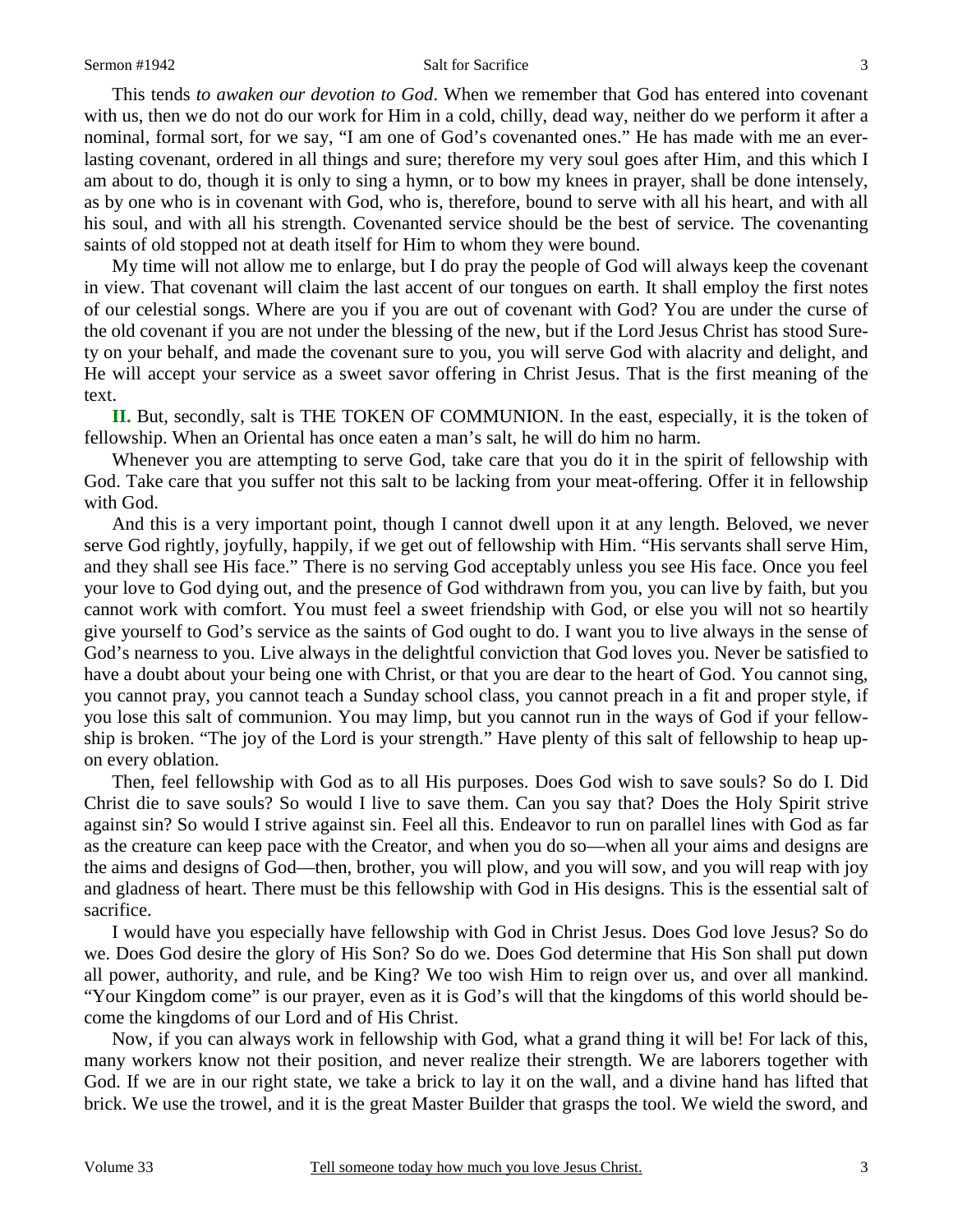the Captain of the Lord's host is strengthening our arm, and guiding our hand, that we may do valiantly in the day of battle. What an honor to have the Lord working with us and by us!

But oh, beloved, do not get out of fellowship with God, and if you have done so, before you do another stroke of work for Him, go and get into fellowship with Him. If I was captain of the host, and I saw that you were out of fellowship, and yet you were marching to the battle, I would say, "Brother, go back." When we bring our sacrifice, we are to leave it till we are reconciled to our brother, and much more must we leave it till we have a sense of being reconciled to God. I cannot go on serving God if I do not know that I am His child. I cannot go on preaching to you if I have any doubt of my own salvation. At any rate, it would be very wretched work to preach of freedom while myself in chains. He preaches best who is at liberty, and can in his own person tell the captives how Christ makes men free. When you know that you are in union with God, and when your heart feels a blessed friendship to Him, then it is, dear friends, that your oblation will come up acceptably before Him, and you can do your work as it ought to be done before Him.

**III.** But I must get your minds to another point. Salt is the EMBLEM OF SINCERITY. "With all your offerings you shall offer salt." There must be an intense sincerity about all we do towards God.

I bade you note that you were not allowed to present honey before the Lord. I really wish that some of our brethren who are over-done with honey would notice that. There is a kind of molasses godliness which I can never stomach. It is always, "Dear this," and "Dear that," and "Dear the other" and "This dear man," and "That dear woman." There is also a kind of honey-drop talk in which a person never speaks the plain truth. He speaks as familiarly as if he knew all about you, and would lay down his life for you, though he has never set eyes on you before, and would not give you a halfpenny to save your life. These people avoid rebuking sin, for that is "unkind." They avoid denouncing error, they say, "This dear brother's views differ slightly from mine." A man says that black is white, and I say that it is not so. But it is not kind to say, "It is not so." You should say, "Perhaps you are right, dear brother, though I hardly think so." In this style some men think that our sacrifice is to be offered. If they hear a sermon that cuts at the roots of sin, and deals honestly with error, they say, "That man is very narrow-minded." Well, I have been so accustomed to be called a bigot that I by no means deny the charge. I feel no horror because of the accusation. To tell a man that, if he goes on in his sin, he will be lost forever, and to preach to him the hell which God denounces against the impenitent, is no unkindness. It is the truest kindness to deal honestly with men. If the surgeon knows very well that a person has a disease about him that requires the knife, and he only says, "It is a mere trifle: I dare say that with a little medicine and a pill or two we may cure you," a simpleton may say, "What a dear kind man!" But a wise man judges otherwise. He is not kind, for he is a liar. If, instead of that, he says "My dear friend, I am very sorry, but I must tell you that this mischief must be taken out by the roots, and painful as the operation is, I beg you to summon courage to undergo it, for it must be done if your life is to be saved." That is a very unpleasant kind of person, and a very narrow-minded and bigoted person, but he is the man for us. He uses salt, and God accepts him, the other man uses honey, and God will have nothing to do with him. When honey comes to the fire, it turns sour. All this pretended sweetness, when it comes to the test, turns sour, there is no real love in it. But the salt, which is sharp, and when it gets into the wound makes it tingle, nevertheless does sound service.

Whenever you come before God with your sacrifices, do not come with the pretence of a love you do not feel, or with the beautiful nonsense of hypocrites, but come before the Lord in real, sober, earnest truth. If you are wrong and feel it, say so, and out with it, and if God has made you right through His Spirit, do not deny it, lest you be denying the work of the Holy Spirit, and so dishonor Him.

What is meant is that in all our sacrifices we ought to bring our hearts with us. If we sing, let us sing heartily as unto the Lord, not with our voices only, but with our very souls. If we preach, let us preach with all our might; we have such precious truth to handle that it ought not to be dealt with in a trifling manner. If we try to win a soul, let us throw our whole strength into the work. Though we would not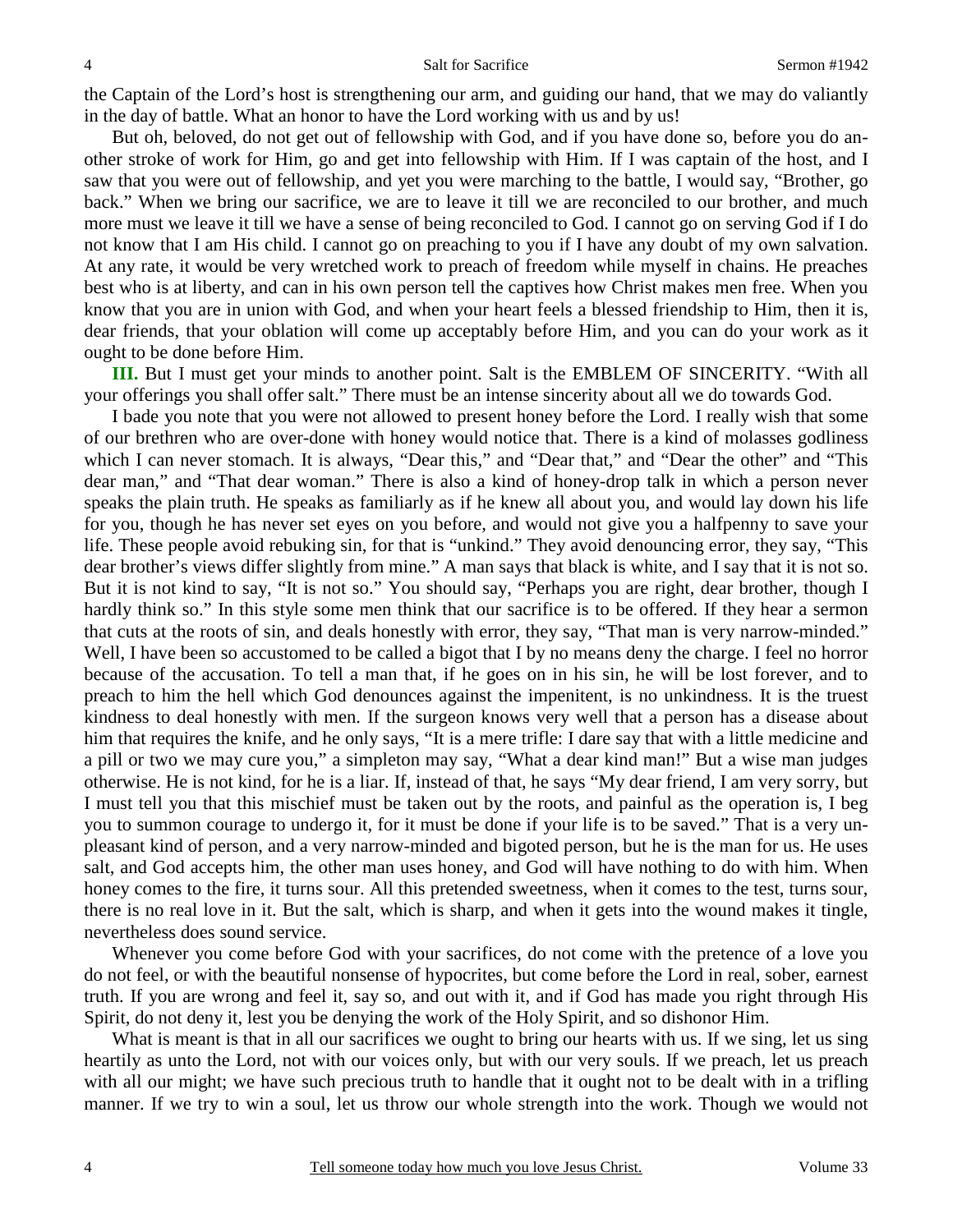scheme, like the Pharisees, to make a proselyte to our sect, yet let us compass sea and land to bring a man to Christ, for such we should do.

And when we bring our heart, and throw it intensely into the service of God, which is one form of the salt, let us take care that all we do is spiritually performed, not done with the external hand, or lips, or eyes, but done with the soul, with the innermost heart of our being. Otherwise it will be mere flesh, and without salt it will be viewed as corrupt, and rejected at God's altar.

When you attempt to pray, and rise from your knees feeling that you have not prayed, then do not leave the mercy seat, but pray till you pray. When you are singing a hymn, and do not feel quite in tune for singing, sing yourself into tune. Do not leave an ordinance till you have tasted the salt of that ordinance. I admire that resolution of John Bradford the martyr. He said that he made a rule that he never ceased from a holy engagement till he had entered into the spirit of it. Too often we treat these things lightly. There is no soul in them, and yet we are satisfied with them. We eat our unsavory devotions without salt, but the Lord rejects them. We have had a few minutes in prayer in the morning, and perhaps just a few weary minutes at midnight, we have run through a chapter, or perhaps we have taught a class on the Sabbath afternoon, and taught it perfunctorily, without any life, and yet we have been content, or we have preached, but it has been a mere saying of words, there has been no life or vigor in it. Oh, do not so! Bring not to God your unsalted sacrifices, but let the salt of sincerity savor all. It is better to say, "I did not pray" than it is to say, "I did pray," and yet only to have gone through a form. It is better to have to confess, "I did not sing," than to follow the tune when your heart is not in it. You had better leave off the external form than keep it up if your soul is not in it, lest you be found to mock the Most High God. Pile on the salt! Let it season the whole of your sacrifice through and through. Be sincere before the heart-searching God.

**IV.** Lastly, salt is THE TYPE OF PURIFYING POWER, and with all our sacrifices we have need to bring a great deal of this salt. The salt eats into the meat, it drives away corruption; it preserves it. We require a deal of this. Brethren, if we come before God with holy things while we are living in sin, we need not deceive ourselves, we shall not be accepted. If there is any man, of whom it can be said that he is a saint abroad and a devil at home, God will estimate him at what he is at home, and not at what he is abroad. He may lay the sacrifice upon the altar, but if it is brought there with foul hands, and an unholy heart, God will have nothing to do with it. "Without holiness no man shall see the Lord," and certainly, without holiness can no man serve the Lord. We have our imperfections, but known and willful sin God's people will not indulge. From this God keeps them. As soon as they know a thing to be sin, and their attention is called to it, that which they have committed in inadvertence causes them grief and sorrow of heart, and they flee from it with all their souls. But do not be deceived. You may be a great man in the church of God, and hold office there, and even be a leader, but if you lead an unholy life, neither you nor your sacrifice can ever be accepted by the Most High. God abhors that His priests should serve Him with unwashed hands and feet. "Be you clean that bear the vessels of the Lord." I constantly preach to you free, rich, and sovereign grace, without the slightest condition, and I preach the same at this time, but remember that the grace of God brings sanctification with it, and that the gift of God is deliverance from sin, and that, if we abide in sin, and remain in it, we cannot be the children of God. We must, dear friends, bring with all our oblations that salt in ourselves which shall purify our hearts from inward corruption, and which shall have a power about it to purify others. Know you not that the saints are the salt of the earth? And if we are salt to others, we must have salt in ourselves. How can we conquer sin in others if sin is unconquered in ourselves? How can we give a light we have never seen? How can we have seed as sowers if we have never had bread as eaters? You know what the woman said concerning the well—"Father Jacob," she said, "gave us the well, *and drank thereof himself."* You cannot give other people wells if you do not drink thereof yourself. You cannot benefit a man by grace if you are not first benefited by grace yourself. Can anything come out of a man that is not in him? There must be a holy, sanctifying power about the child of God; making him to be as salt, or else he cannot act upon the putrid masses round him, as the salt ought to do.